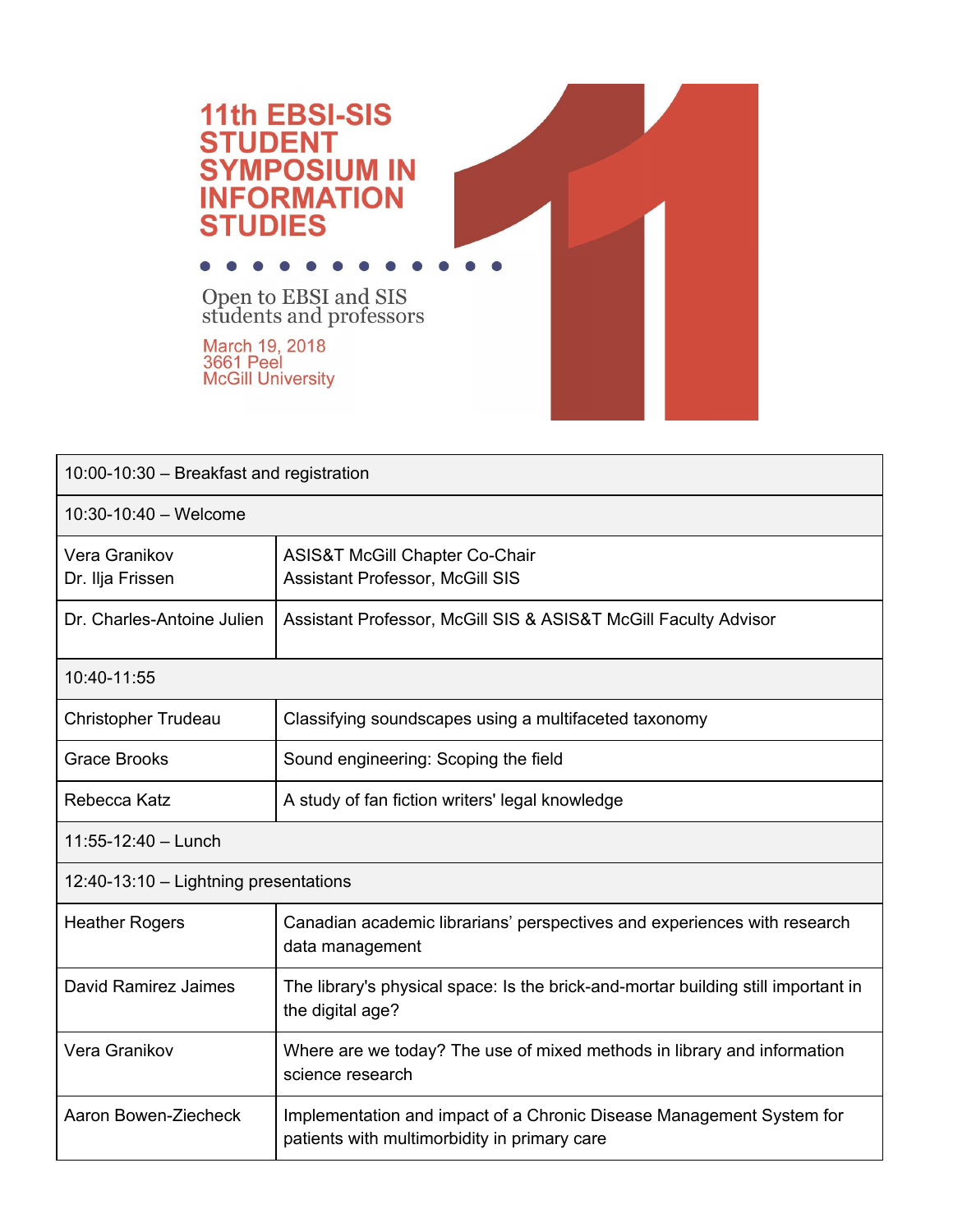| 13:10-14:25                     |                                                                                                                                                            |  |
|---------------------------------|------------------------------------------------------------------------------------------------------------------------------------------------------------|--|
| (Carrie) Jiamin Dai             | Beyond communication and social Interaction: A review on designing for<br>dementia care                                                                    |  |
| Asma Minyaoui                   | Caractéristiques du comportement informationnel en matière de santé en<br>ligne de nouveaux arrivants                                                      |  |
| Cynthia Kumah                   | Do millennials evaluate information found on mobile devices?                                                                                               |  |
| 14:25-14:40 - Break             |                                                                                                                                                            |  |
| 14:40-16:20                     |                                                                                                                                                            |  |
| <b>Tyler Kolody</b>             | Blockchain applications beyond bitcoin                                                                                                                     |  |
| Daniela Oliveira                | Understanding Building Information Modeling issues through lessons learned<br>from concept maps                                                            |  |
| Kayley McLeod                   | Every player their game and every game its player: Game collections and<br>programming in Canadian public libraries                                        |  |
| Dr. Ilja Frissen                | The relationship between personality and information literacy self-efficacy in<br>undergraduate students: A pilot-study with a MISt research methods class |  |
| $16:20-16:25$ - Closing remarks |                                                                                                                                                            |  |
| Vera Granikov                   | <b>ASIS&amp;T McGill Chapter Co-Chair</b>                                                                                                                  |  |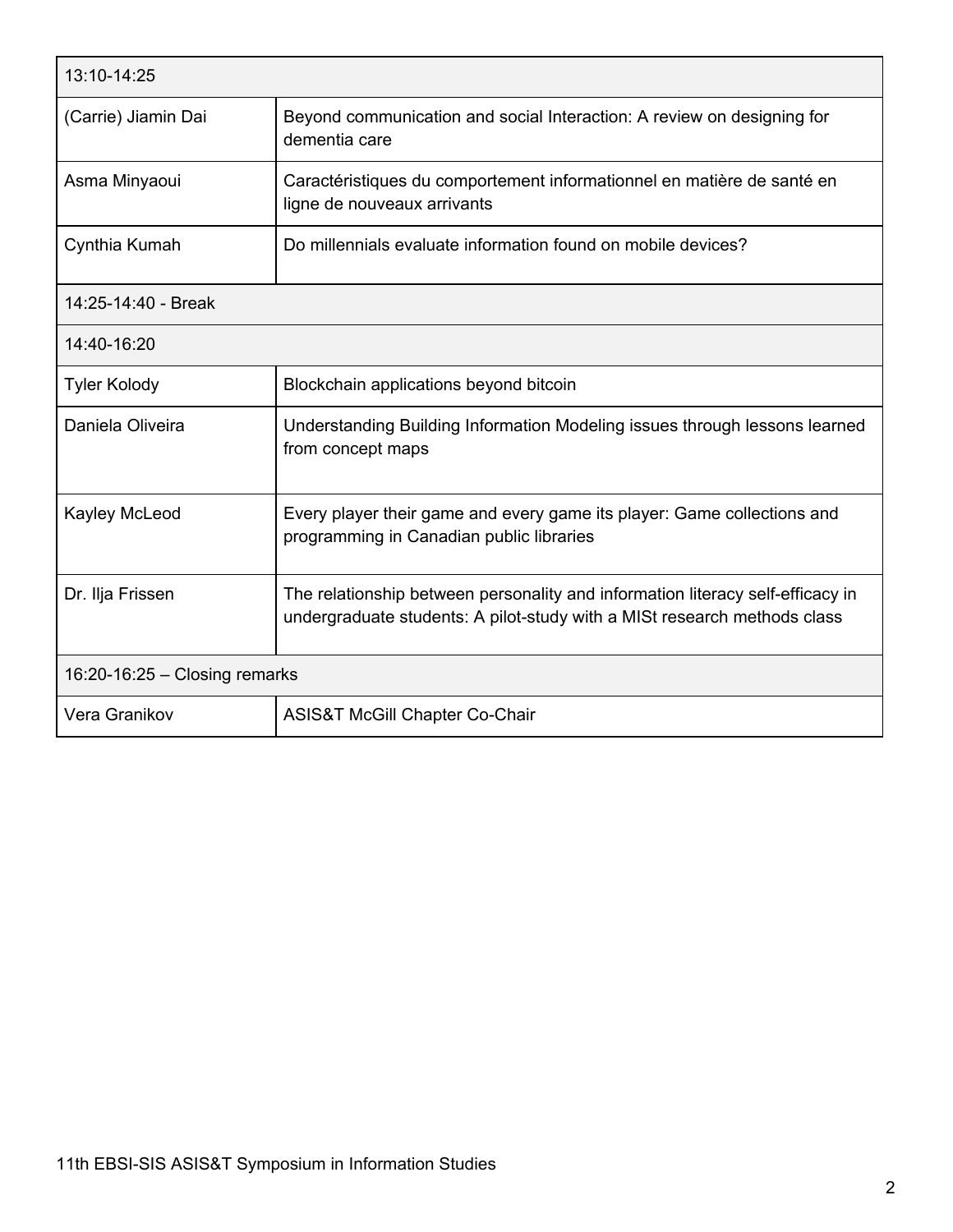## **Table of Contents**

| Classifying soundscapes using a multifaceted taxonomy<br><b>Christopher Trudeau</b>                                                                                                                                                   | 4              |
|---------------------------------------------------------------------------------------------------------------------------------------------------------------------------------------------------------------------------------------|----------------|
| <b>Sound Engineering: Scoping the Field</b><br><b>Grace Brooks</b>                                                                                                                                                                    | 5              |
| A Study of Fan Fiction Writers' Legal Knowledge<br><b>Rebecca Katz</b>                                                                                                                                                                | 6              |
| Canadian academic librarians' perspectives and experiences with research data management<br><b>Heather Rogers</b>                                                                                                                     | $\overline{7}$ |
| The library's physical space: Is the brick-and-mortar building still important in the digital age?<br><b>David Ramirez Jaimes</b>                                                                                                     | 8              |
| Where are we today: The use of mixed methods in library and information studies research<br>Vera Granikov, Emily Crist, Navdeep Kaur, Pierre Pluye                                                                                    | 9              |
| Implementation and impact of a Chronic Disease Management System for patients with multimorbidity<br>in primary care<br>Aaron Bowen-Ziecheck, Genevieve Arsenault-Lapierre, Guylaine Chabot, Alain Larouche, Isabelle<br><b>Vedel</b> | 10             |
| Beyond Communication and Social Interaction: A Review on Designing for Dementia Care<br>(Carrie) Jiamin Dai & Dr. Karyn Moffatt                                                                                                       | 11             |
| Caractéristiques du comportement informationnel en matière de santé en ligne de nouveaux arrivants<br>Asma Minyaoui                                                                                                                   | 12             |
| Do Millennials evaluate information found on mobile devices?<br>Cynthia Kumah, Dr. Jamshid Beheshti & Dr. Joan Bartlett                                                                                                               | 13             |
| <b>Blockchain Applications Beyond Bitcoin</b><br><b>Tyler Kolody</b>                                                                                                                                                                  | 14             |
| Understanding Building Information Modeling Issues Through Lessons Learned from Concept Maps<br>Daniela Oliveira                                                                                                                      | 15             |
| Every Player their Game and Every Game its Player: Game Collections and Programming in Canadian<br><b>Public Libraries</b><br><b>Kayley McLeod</b>                                                                                    | 16             |
| The relationship between personality and information literacy self-efficacy in undergraduate students:<br>A pilot-study with a MISt research methods class<br>Dr. Ilja Frissen                                                        | 17             |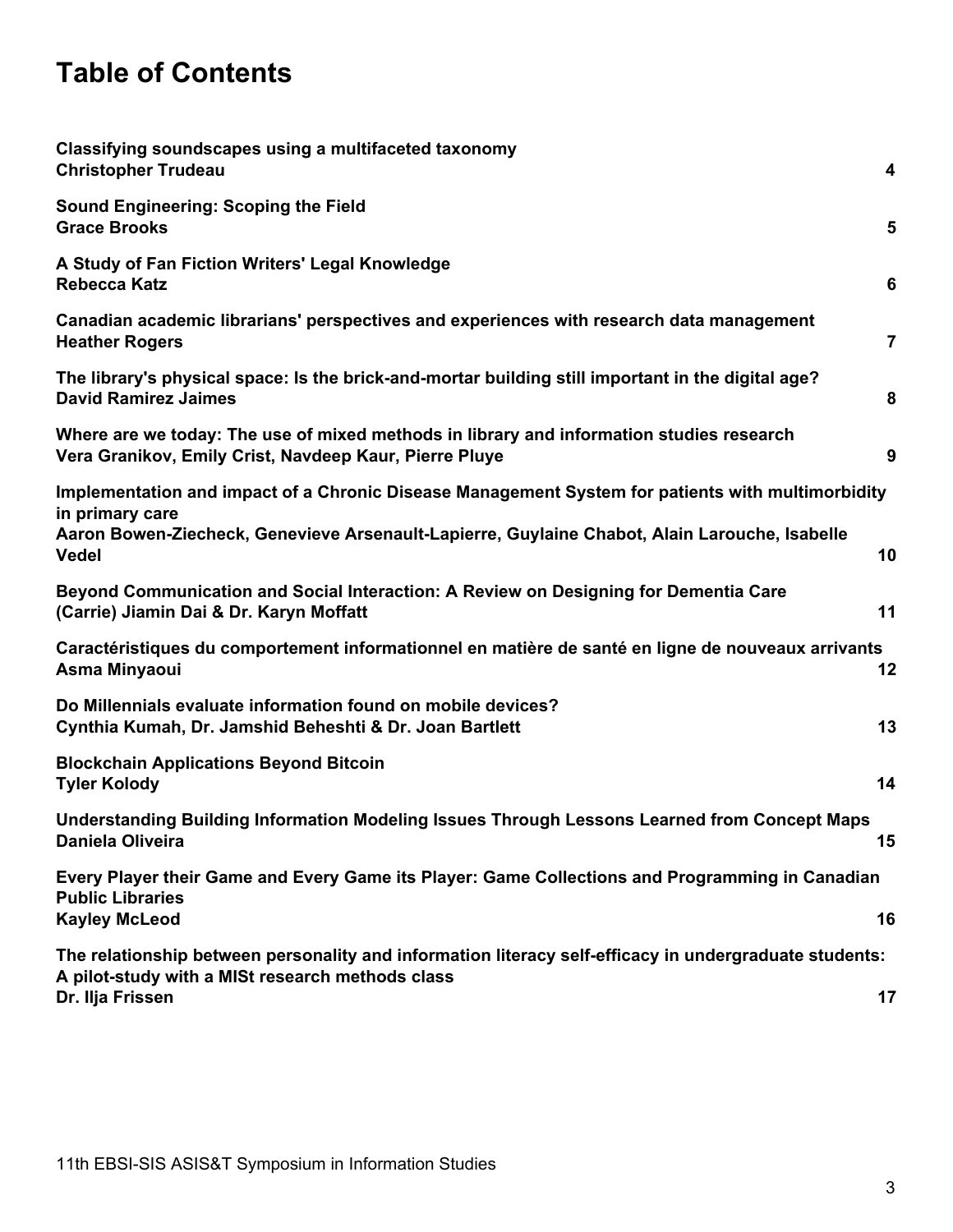## <span id="page-3-0"></span>**Classifying soundscapes using a multifaceted taxonomy** Christopher Trudeau

Hierarchical classification systems are the most familiar, but they require relational consistency between the different levels and mutual exclusivity across classes. Attempts to organize soundscapes within hierarchical classification are challenging for these two reasons. Listening test results suggest that people cross-categorize everyday sounds according to the sound source, the action generating the sound, and/or the context in which these sounds are perceived (see Guastavino, 2018 for a review). Moreover, soundscapes are complex sound scenes with multiple, concurrent sound sources.

This paper proposes a faceted taxonomy that reflects the way people cross-categorize sounds. Five facets are used in the taxonomy, each reflecting a fundamental characteristic of the sound. Within some facets, a hierarchy of terms can be established. This taxonomy will be implemented using a relational database (MySQL) and a web interface for users to navigate the content and structure of the taxonomy. The proposed database will be populated using existing sound datasets, such as freesound.org. In this taxonomy, a soundscape can be described as a set of sounds, eliminating the challenge of isolating a soundscape to one placement in a taxonomy. We will analyze the free format verbal descriptions accompanying each sound in terms of the facets of the proposed taxonomy, and explore new facets from emerging categories. Thus, the proposed taxonomy supports the ongoing efforts to standardize and report soundscape research by offering a way to systematically describe a given soundscape.

Guastavino, C. (2018). Everyday Sound Categorization. In Computational Analysis of Sound Scenes and Events. Cham: Springer.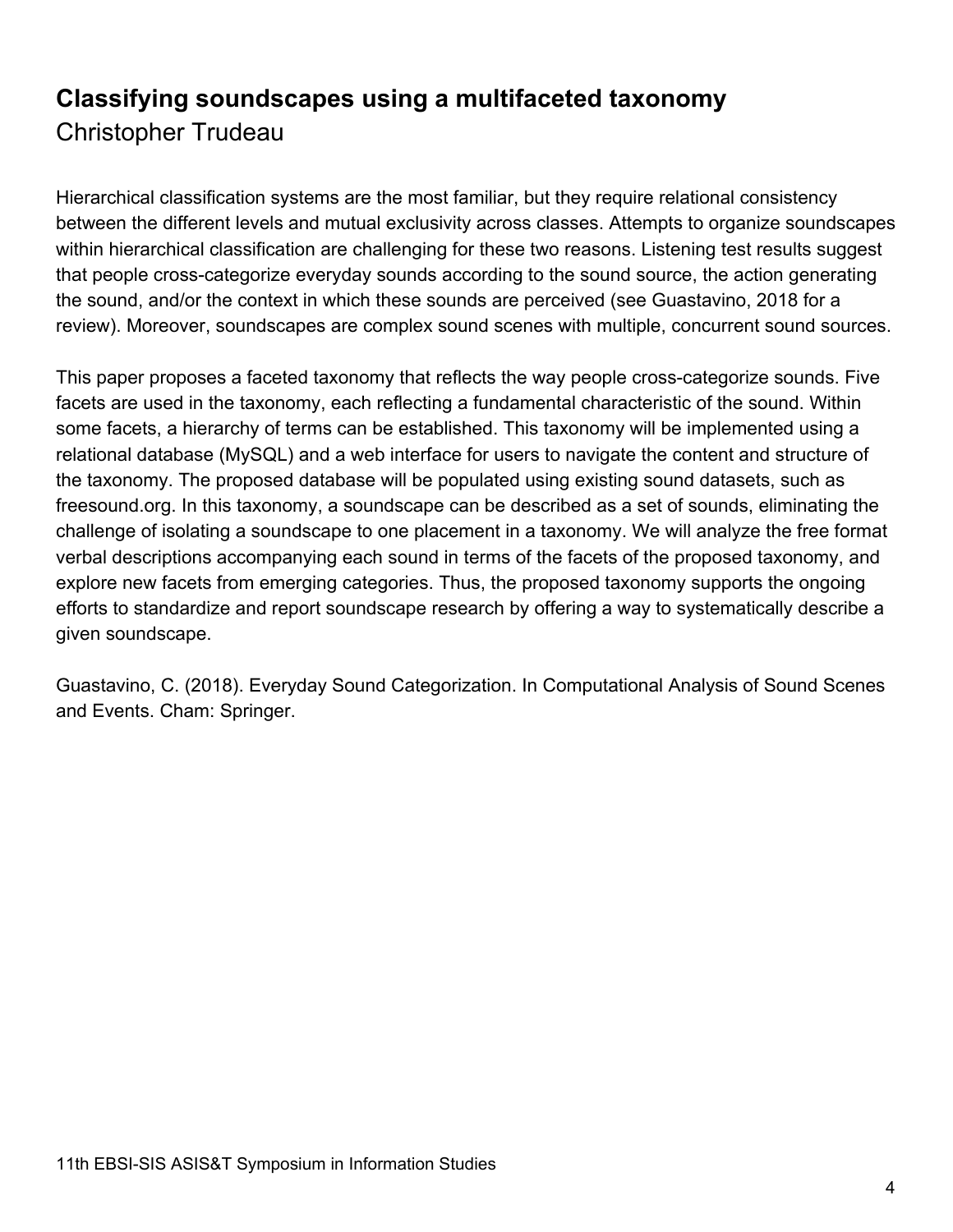## <span id="page-4-0"></span>**Sound Engineering: Scoping the Field** Grace Brooks

A sound engineer draws from a multifaceted skill set comprising technical, social and musical skills (Fig. 1). The body of text related to the work of sound engineers is similarly heterogeneous- a cursory search reveals writing on the history and theory of recording (Sterne, 2003; Wallach, 2005), grey literature dealing with best practices in studio and live sound (Swallow, 2011; Evans, 2011), engineering research literature (Clifford, 2010; Lester, 2007), ethnographic literature (Thompson, 2014; Harkness, 2014), and a hodgepodge of other work from within sound studies and social sciences (Rodgers, 2010; Pras, 2011; Beer, 2014; Porcello, 1991). These diverse disciplines each paint a slightly different picture of sound work, illuminating one or another corner of the sound engineering habitus. However, a systematic survey of this literature is lacking, and the literature surrounding sound engineering remains scattered. We will use a scoping study methodology to survey the depth, breadth, and content of the research and instructional literature on the working practices of sound engineers in studios, live sound and radio; mapping the literature in order to inform future research and identify missing pieces in the current literature on sound engineers.



Figure 1: Tripartite model of skill sets for sound engineering. Adapted from Martin's (2014) work with studio-based music producers.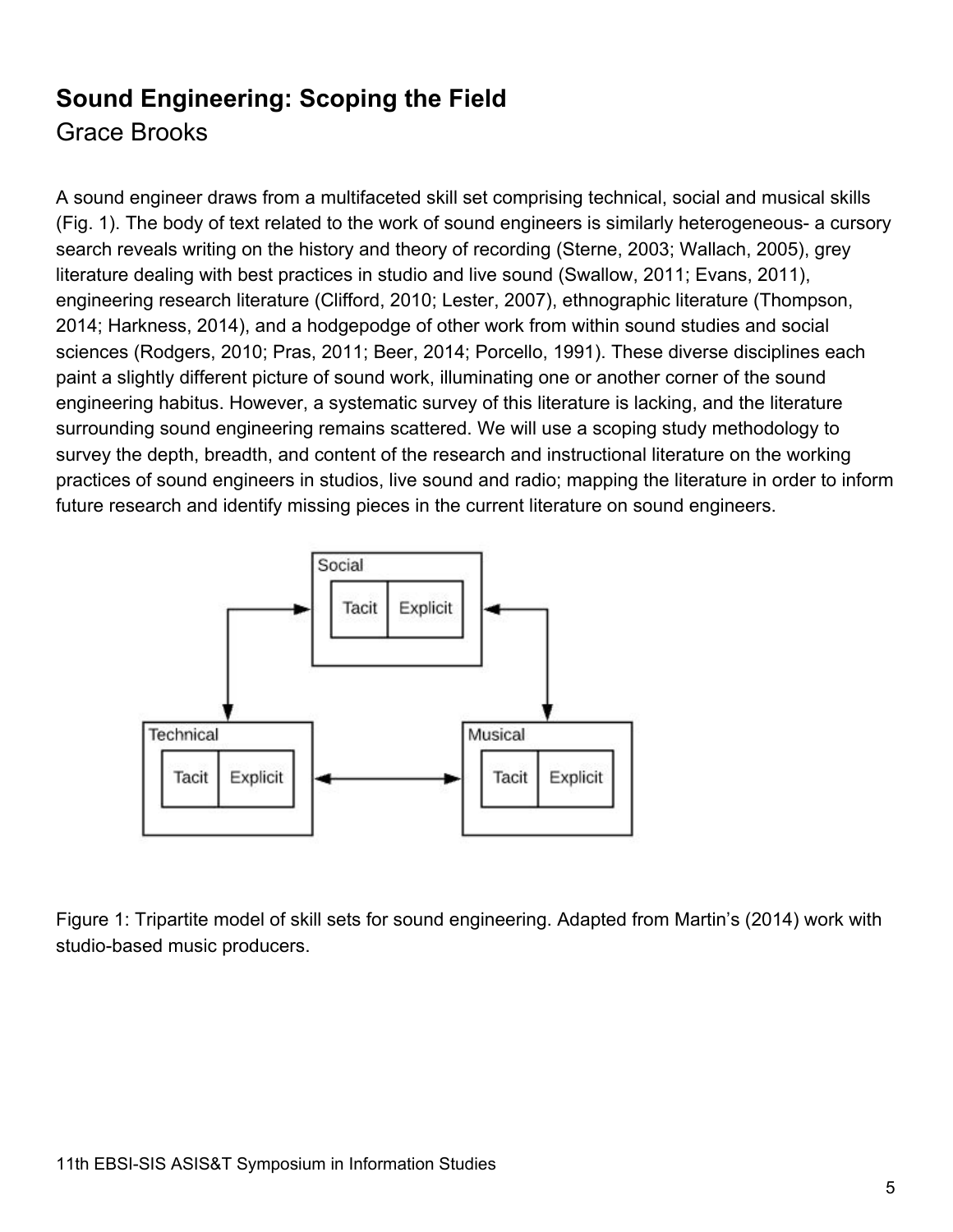# <span id="page-5-0"></span>**A Study of Fan Fiction Writers' Legal Knowledge**

Rebecca Katz

## **Introduction**

Fan fiction, a derivative genre using pre-existing and often copyrighted media as a springboard for new stories, has been understudied in LIS despite fans' noteworthy information behaviour (Price, Robinson, 2016). Likewise, fan writers' legal knowledge and information behavior is not well understood even though fans may benefit from copyright limitations similar to those which benefit libraries and other, better-recognized cultural actors. This presentation reports preliminary results of a pilot study of Canadian and US fan writers' legal information behaviour.

## **Methods**

The methodology is qualitative and interview-based. Three fans, two from Canada and one from the US, were interviewed.

## **Results**

Although this study is a work in progress, it nevertheless yielded rich data demonstrating that fans' diverse perceptions of the law influence their information behavior. The research also validates aspects of the existing fan studies literature while adding detail about fans' legal research.

## **Discussion**

Despite some shared experiences and common language in discussing legal issues, the three pilot participants demonstrated distinct legal information behaviour. One participant expressed information avoidance linked to a sense that fan fiction may be (at least a slight) copyright infringement or may violate the wishes of the source text creator. Another participant expressed concern over the law's inaccessibility. Finally, a third participant expressed a desire and sophisticated, concrete steps to learn about law driven by her professional interests in law and writing. My upcoming, full study may find that subsequent participants fit similar categories, and/or suggest new ways fans' attitudes to law affect their information behavior.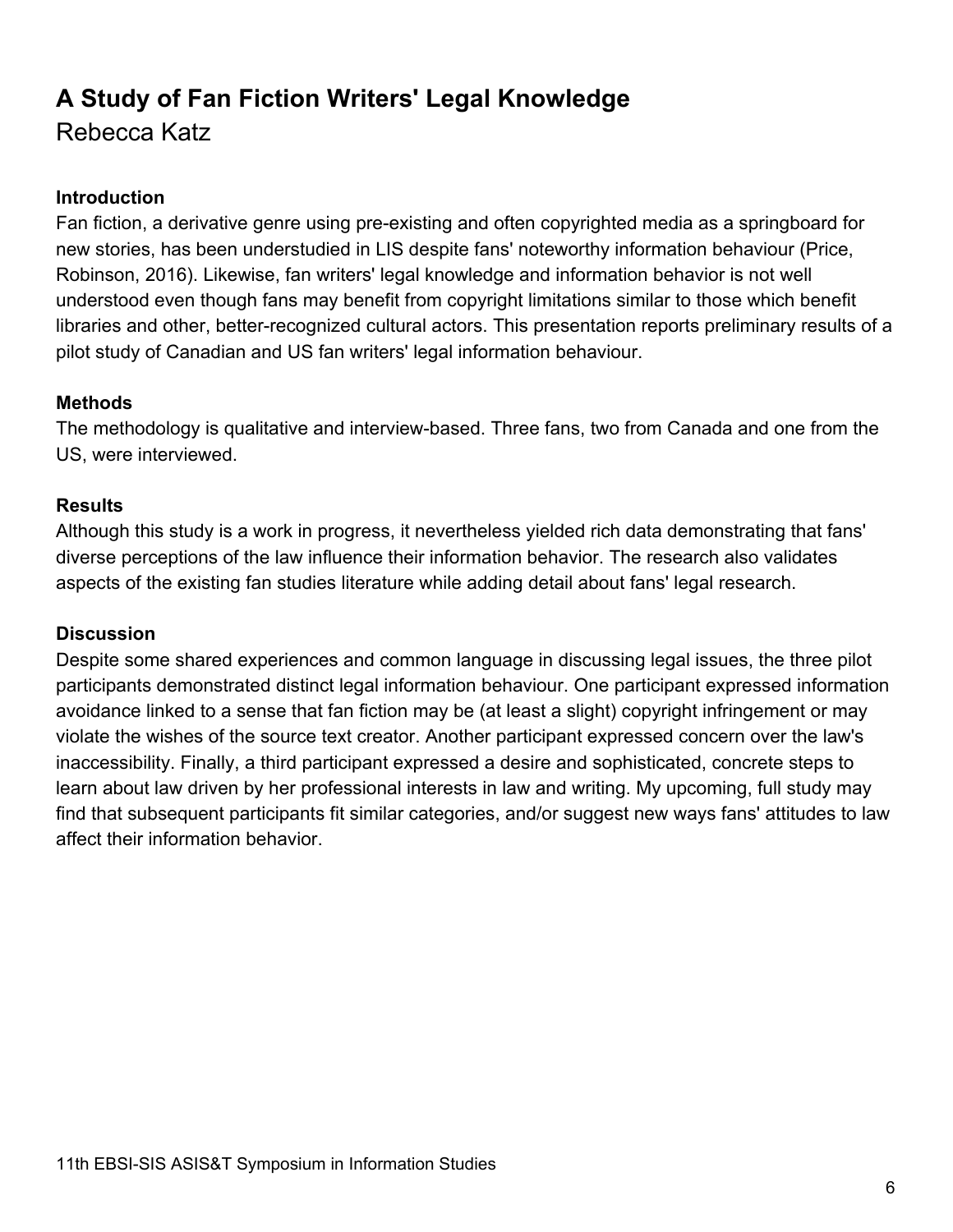## <span id="page-6-0"></span>**Canadian academic librarians' perspectives and experiences with research data management** Heather Rogers

As research data management (RDM) becomes an increasingly important aspect of scholarly communication, academic librarians can play a vital role in fostering good data management practices from the start of the data life cycle through various research data services and close collaboration with students and researchers at their universities. While most of the literature on RDM has focused on the work of academic librarians at larger research-intensive universities, this qualitative research seeks to examine the gap by focusing on the RDM experiences of academic librarians at non-research intensive universities across Canada. The main objectives of the study are:

- To examine the degree to which academic librarians at non-research intensive universities are embedded in their scholarly community through research data services, such as the creation of data management guides, data curation, data management workshops, and assisting researchers and faculty with using their university's repository.
- To highlight librarians' perspectives on their personal experiences and their needs to better support RDM in the future.

By focusing on librarians' perspectives, this research will provide a detailed account of the landscape of research data services offered at universities across Canada, as well as the needs of librarians as they take on greater responsibilities to foster sound data management practices. Findings will be collected through a LimeSurvey questionnaire towards the end of March.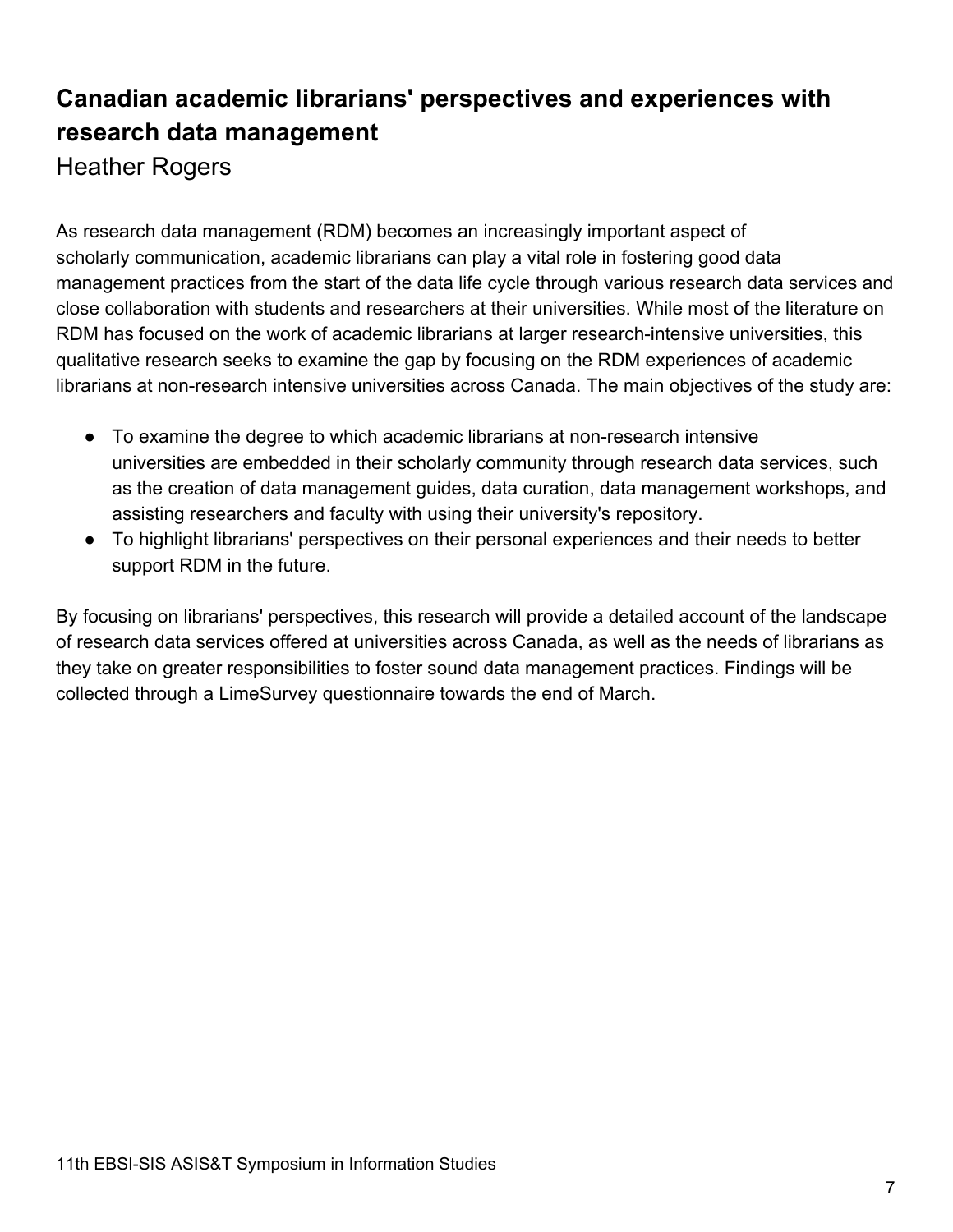# <span id="page-7-0"></span>**The library's physical space: Is the brick-and-mortar building still important in the digital age?**

David Ramirez Jaimes

## **Introduction**

Nowadays, libraries' collections and services are undergoing a digital revolution to keep up with other major information distribution players. However, a virtual version of a library running in parallel with its brick-and-mortar equivalent leads to questions about the relevance of libraries' physical space in the future.

### **Methodology**

This research offers a literature review based on a qualitative data analysis using a "2 pass coding" approach. The main themes and categories were obtained by reading the corpus of articles of this review, and were then refined or collapsed as the reading of the articles advanced. Finally, the resulting list of themes and categories were reapplied to all articles to ensure accuracy and consistency.

## **Results**

Despite innovative tendencies reshaping the library physical space, the six main themes that emerged highlighted that traditional characteristics, roles and technologies associated with libraries' physical spaces are still important. In addition, the research offers a general view of the phenomenon of physical space in both public and academic libraries, as well as a list of the most cited scholars whose theories have been adapted to explain the importance of the physical space within libraries.

### **Discussion**

In general, the virtualization of libraries does not pose a threat to their physical equivalents. Instead, it has allowed libraries to make a shift from shelf and silent dominated spaces into zones for collaborative work and socialization between users. This evolution in the libraries' physicality reveals its adaptation to new realities, including virtualization and automation.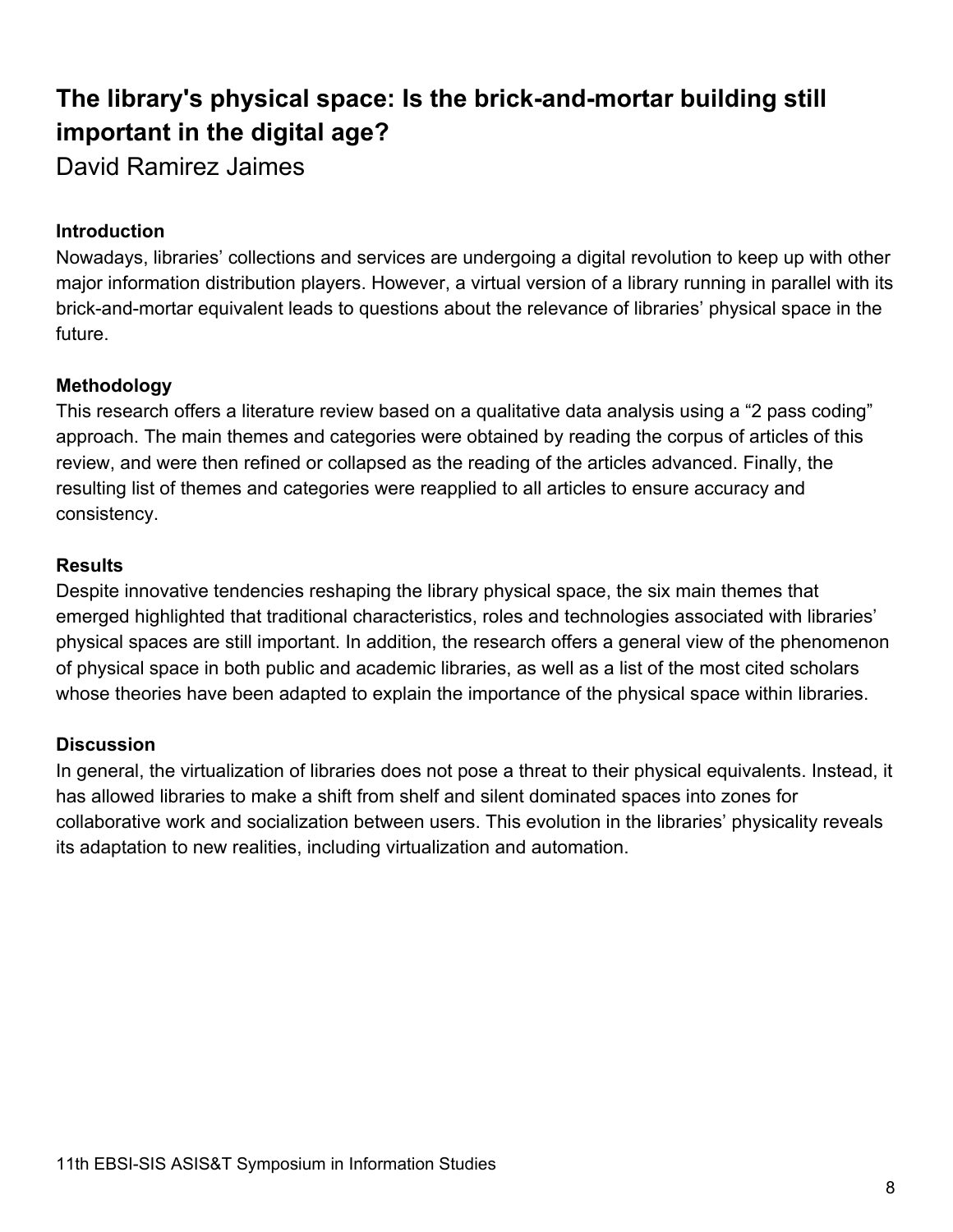## <span id="page-8-0"></span>**Where are we today: The use of mixed methods in library and information studies research**

Vera Granikov, Emily Crist, Navdeep Kaur, Pierre Pluye

## **Introduction**

In 2008, Raya Fidel published a paper entitled Are we there yet? Mixed methods in library and information science. An analysis of 465 articles published in major library and information science (LIS) journals revealed that although 22 articles (5%) used mixed methods (MM), the authors did not recognize or describe what they did as MM. So where are we ten years later? The research question guiding this preliminary study is: How are MM used in LIS research now?

### **Methodology**

A descriptive literature review and content analysis. Using the phrase "mixed method(s)" in the title field, we searched for articles published between 2015 and 2016, and indexed in Library, Information Science & Technology Abstracts (LISTA) bibliographic database. All records were screened by two independent raters using agreed-upon selection criteria (arbitrage by a third coder was used when needed). Selected articles were coded for used data collection and analysis methods, level of description, and MM design.

#### **Results**

Out of 45 records retrieved from LISTA, 44 were screened (1 duplicate). Out of 44 that claimed to use MM, 18 articles satisfied the definition of MM (40%). Out of 18, 7 provided a detailed description of methodologies and methods. The most frequently-used MM design was sequential explanatory (71%).

### **Conclusion**

The popularity of MM in LIS research is growing, but more work is needed to raise awareness of MM and improve the quality of reporting.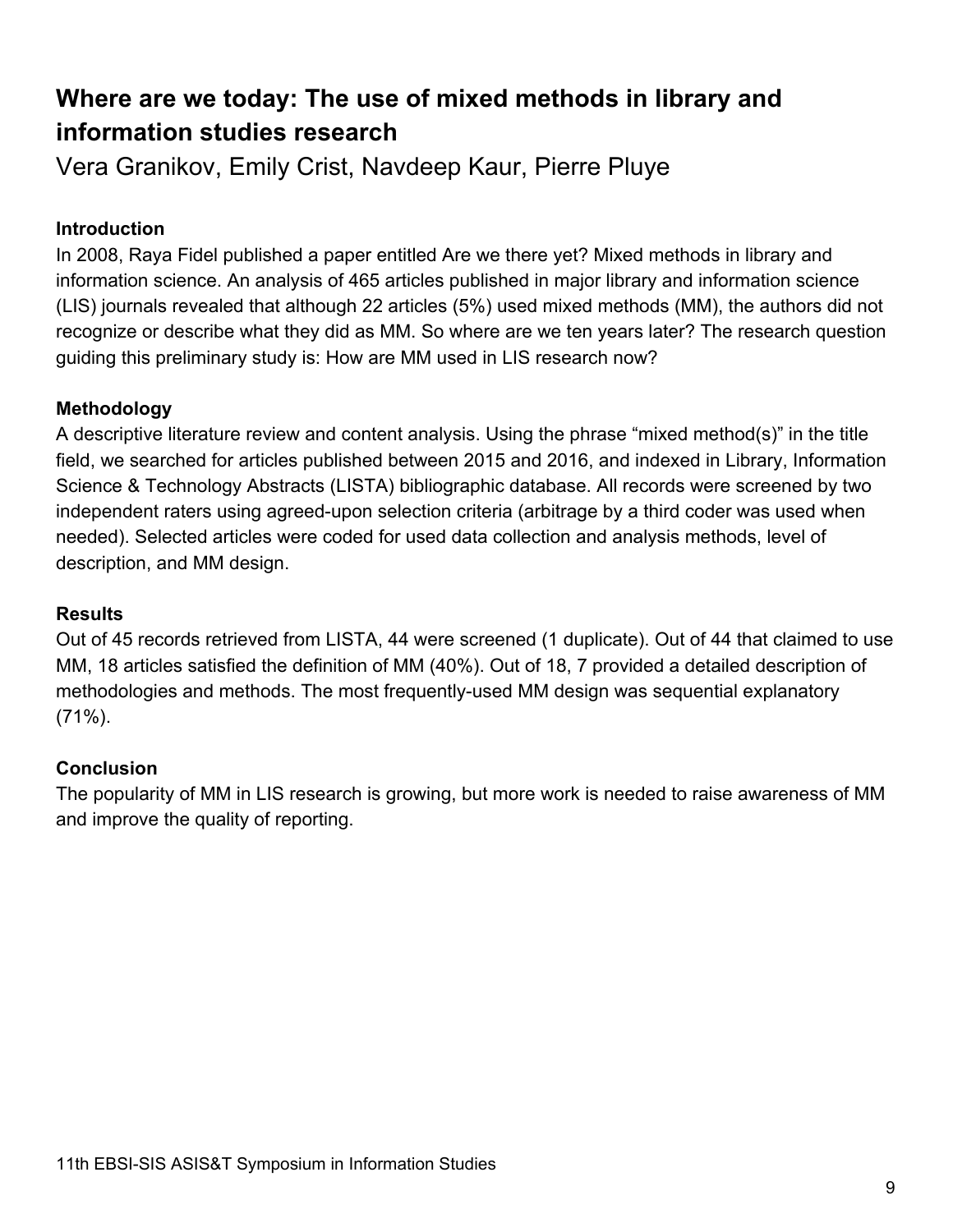## <span id="page-9-0"></span>**Implementation and impact of a Chronic Disease Management System for patients with multimorbidity in primary care**

Aaron Bowen-Ziecheck, Genevieve Arsenault-Lapierre, Guylaine Chabot, Alain Larouche, Isabelle Vedel

## **Context**

Primary care is best positioned to provide care for patients with multimorbidity (two or more chronic diseases). However, clinicians may feel overwhelmed by the complexity of care. Chronic Disease Management Systems (CDMS) may offer valuable support to clinicians. Objectives: To a) make the proof of concept of the Concerto CDMS in the context of primary care, b) measure its impact on the quality of care provided to patients with multimorbidity, and c) understand under what conditions the innovation may be implemented.

### **Design**

An innovative mixed methods study will be conducted. First, surveys assessing user satisfaction and technology acceptance will be administered after training sessions to make the proof of concept of the CDMS. Second, retrospective administrative data and electronic medical records will be reviewed to measure the impact of the CDMS on quality of care provided. Finally, interviews and focus groups will be conducted one year after the implementation of the CDMS to evaluate the implementation dynamics of the CDMS.

### **Setting**

Two experimental Family Medicine Groups (FMG) where CDMS was implemented and one control FMG, located in Abitibi-Temiscamingue. Participants: For the proof of concept, all clinicians who will receive training will be included. For the impact study, all adults with multimorbidity registered in the two experimental FMG (estimated n=1300) and the control FMG (estimated n=600) will be selected. For the implementation study, 33 patients, 27 clinicians, and 6 managers from these 3 FMG will be selected according to a maximum sampling strategy.

### **Intervention**

CDMS implementation consists of 11 single-disease trajectories, whereby the co-occurrence of multiple chronic diseases are considered. All trajectories and the CDMS will be presented to clinicians during training sessions.

#### **Outcome**

The system will be evaluated using the User Satisfaction-Technology Acceptance model by Wixom and Todd (2005). Indicators of Quality of Care and interview guides will be developed based on Ontario Health Quality and National Quality Forum frameworks.

#### **Results**

Following the proof of concept, we anticipate that the implementation of the CDMS in experimental FMG will impact positively the selected indicators compared to control FMG. Furthermore, we anticipate uncovering the key elements underlying successful implementation, as well as those that undermine implementation.

#### **Conclusions**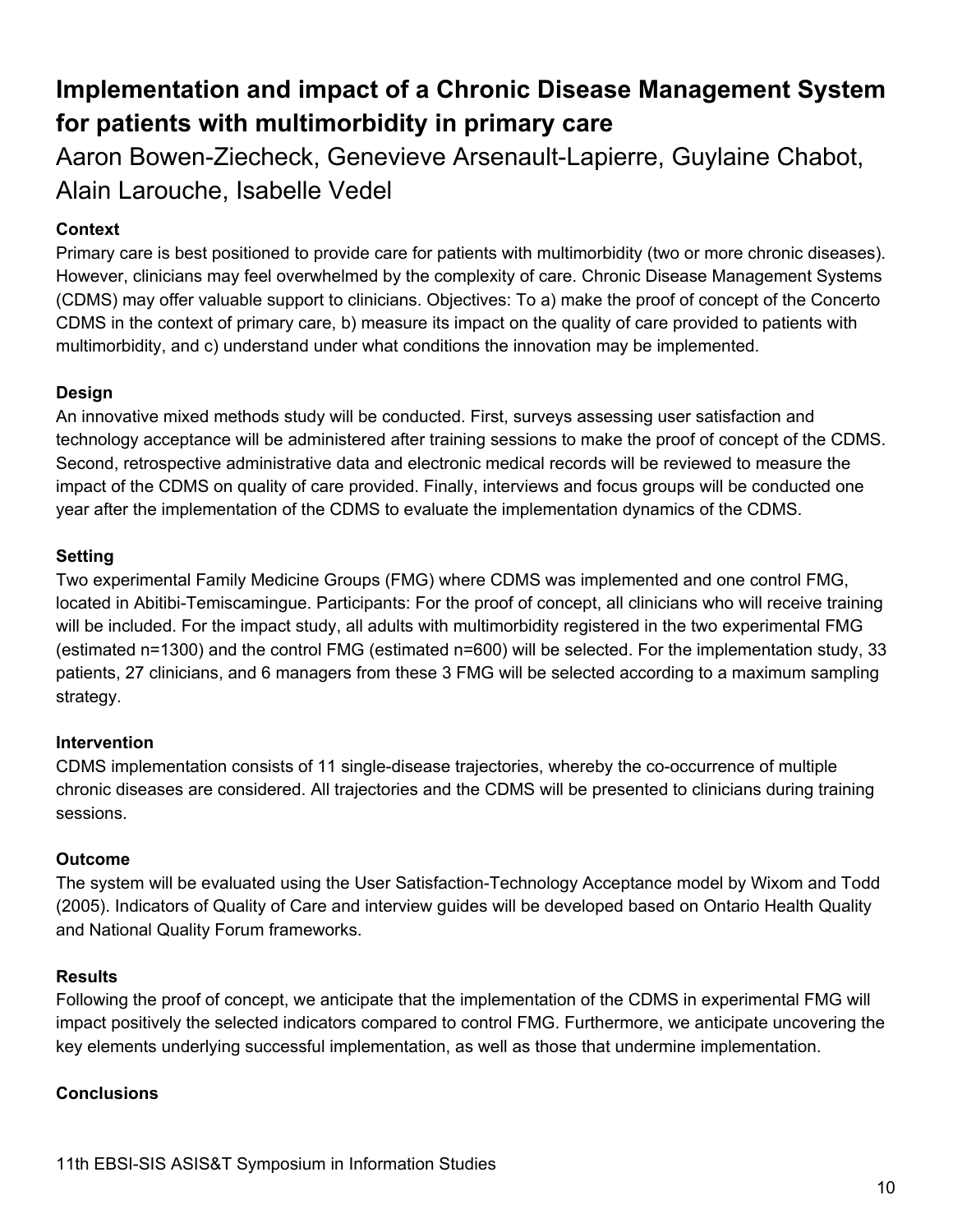This project will guide the development and implementation of CDMS in primary care settings and provide potential benefits to patients with multiple chronic diseases.

## <span id="page-10-0"></span>**Beyond Communication and Social Interaction: A Review on Designing for Dementia Care**

(Carrie) Jiamin Dai & Dr. Karyn Moffatt

## **Introduction**

The human-computer interaction (HCI) literature on designing for people with dementia (PwD) is growing. A wide range of research projects has touched on various quality-of-life aspects, from dealing with wandering and wayfinding to supporting creating and sharing. However, there is a lack of mapping between the HCI research conducted and the needs of dementia care.

## **Methods**

We adopted a conceptual framework for dementia care to examine the relevant ACM SIGACCESS and SIGCHI sponsored conference proceedings in recent years (26 full papers in review). We aim to map the existing literature and provide an overview of the research contributions and gaps regarding designing for PwD and their family and caregivers.

### **Results**

We find the current HCI research tries to help PwD with cognitive functioning and social relationships, as well as addressing some aspects of daily activities, self-concept, and well-being.

## **Discussion**

With an aging population and an increasing number of families affected by dementia, the HCI community faces growing demands and responsibilities for designing for dementia care. Continuing to facilitate communication and social interaction and explore person-centered care, future research could seek inspiration and collaboration in related fields and expand to supporting more daily routines and attending to the rich emotions of PwD.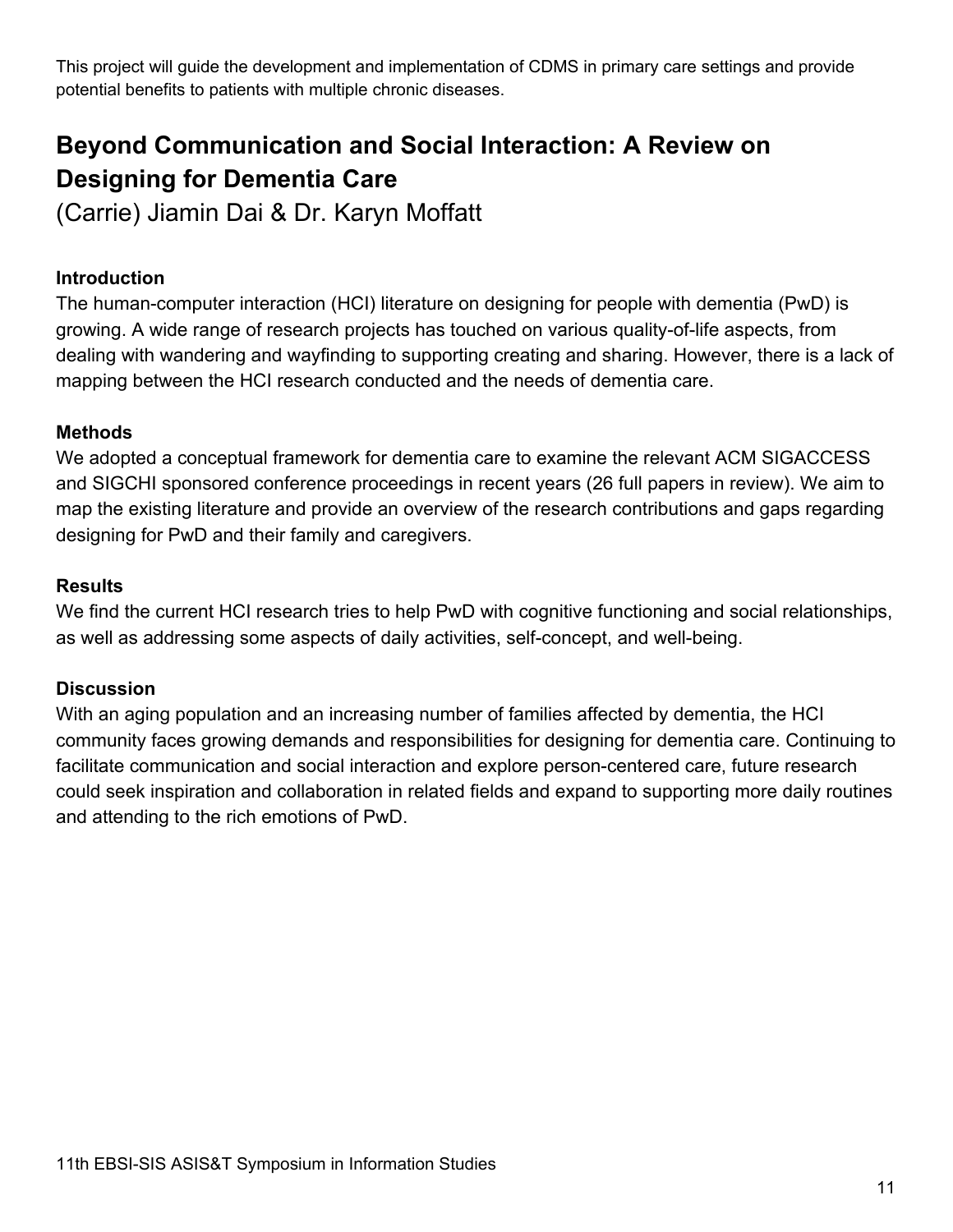## <span id="page-11-0"></span>**Caractéristiques du comportement informationnel en matière de santé en ligne de nouveaux arrivants** Asma Minyaoui

### **Introduction**

Lors de l'installation de nouveaux arrivants dans leur pays d'accueil, ils se trouvent dans un nouvel environnement d'information. Leur intégration dépend surtout de l'accès à l'information. Ils ont recours à Internet pour avoir un accès rapide et gratuit à l'information dont ils ont besoin. Cela soulève des questions sur les caractéristiques de leur comportement informationnel en ligne, notamment lors de la recherche d'information reliée aux besoins de base comme la santé. Cette communication présente les résultats d'une revue de littérature qui porte sur les caractéristiques du comportement informationnel en matière de santé de nouveaux arrivants sur Internet.

#### **Méthodologie**

Notre revue de littérature inclut des références issues de différentes disciplines (sciences de l'information, communication et santé). Elle vise à identifier les caractéristiques de trois composantes de comportement informationnel, à savoir : besoin d'information, recherche d'information et utilisation d'information.

#### **Résultats**

Les résultats indiquent que le besoin d'information est suscité par plusieurs motivations comme l'état de santé de l'individu ou les problèmes d'accès aux soins de santé. Pour la recherche d'information, elle est caractérisée par des préférences de recherche comme l'anonymat, l'interactivité. Pour l'utilisation de l'information, elle implique quatre catégories de conséquences, à savoir : cognitives, affectives, physiques et comportementales.

#### **Discussion**

Nous concluons que le comportement informationnel en matière de santé en ligne de nouveaux arrivants possède ses propres caractéristiques qui le distinguent du comportement du reste de la population. Ainsi, il est pertinent d'étudier ce phénomène, surtout dans le contexte du Québec qui est riche en diversité ethnoculturelle.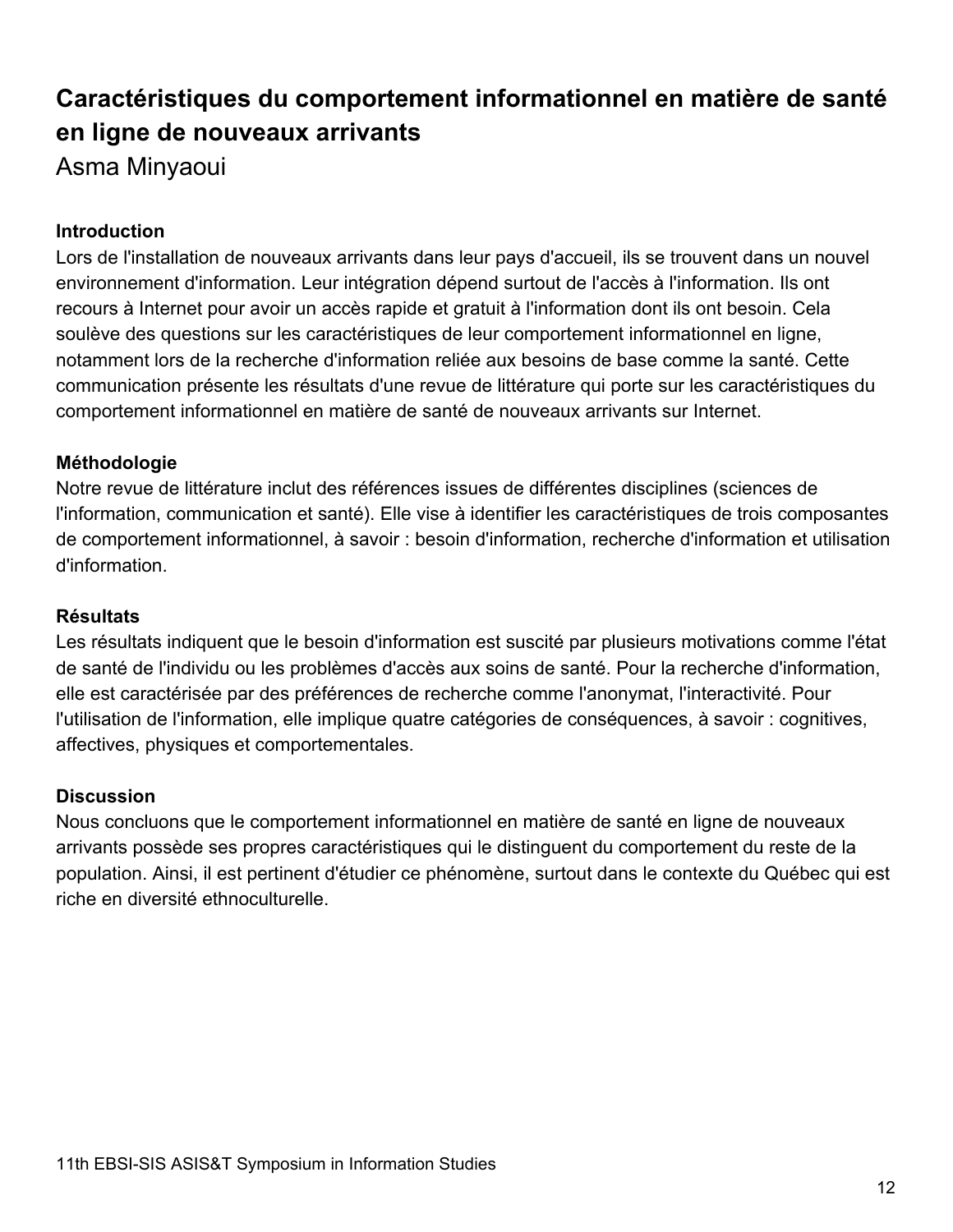## <span id="page-12-0"></span>**Do Millennials evaluate information found on mobile devices?** Cynthia Kumah, Dr. Jamshid Beheshti & Dr. Joan Bartlett

Research and anecdotal evidence points to high mobile usage among students. The ubiquitous mobile device has become part of daily lives of people of all ages and millennials are no exception. Our recent survey results point to a high use of mobile devices in searching for information both for everyday life needs and for academic needs. In spite of the high utility of the device, not much is known about how users evaluate information found on this device. This paper presents findings from interviews conducted as part of a larger project on millennials.

Participants were undergraduate students attending McGill University, and were recruited through posters placed on various noticeboards on campus as well as emails sent through the undergraduate students associations mailing listserv. Sixteen participants were interviewed. Interview questions focused on everyday life information behaviour of millennials, specifically on wellbeing. Users were asked about how they evaluate information they find on mobile devices as well as methods employed in evaluating information.

The preliminary results indicate participants do not evaluate everyday life information found on mobile devices. Participants said this is because it is usually information needed to answer quick question. However, the advancement in technology and the increase in screen size is facilitating access to all kinds of information. It is therefore important to identify ways to support evaluation of search results from mobile devices to ensure that credible and accurate information is being used for everyday life.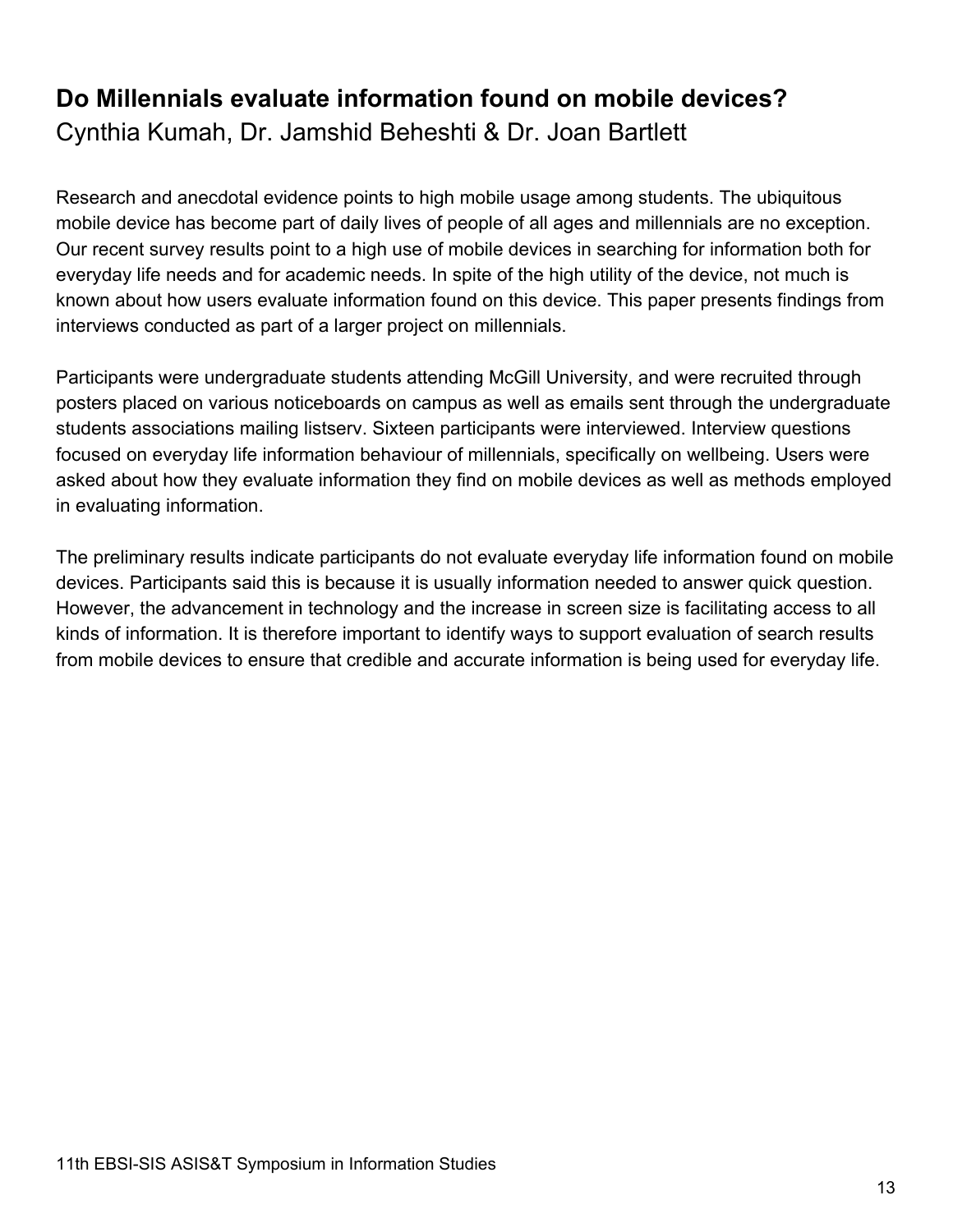## <span id="page-13-0"></span>**Blockchain Applications Beyond Bitcoin** Tyler Kolody

As Bitcoin has risen in the public consciousness, many people have become curious about this new currency and what it can be used for. We'll go through the fundamentals and explore why Bitcoin is the least interesting application of the amazing new technology known as blockchain. Blockchains can be used to create a distributed, immutable record of the exchange of any digital object. This can include the standard cryptocurrency transactions, but can also facilitate the distribution of prizes for mathematical proofs, payment for blog posts or exchange of computing resources. We will discuss how this new form of exchange based on distributed trust can be applied to LIS such as medical records, content management and ownership and fact checking. Finally, we will look at how we can use this technology to create new incentive structures that dissuade negative collective outcomes, such as fake news and overconsumption of resources.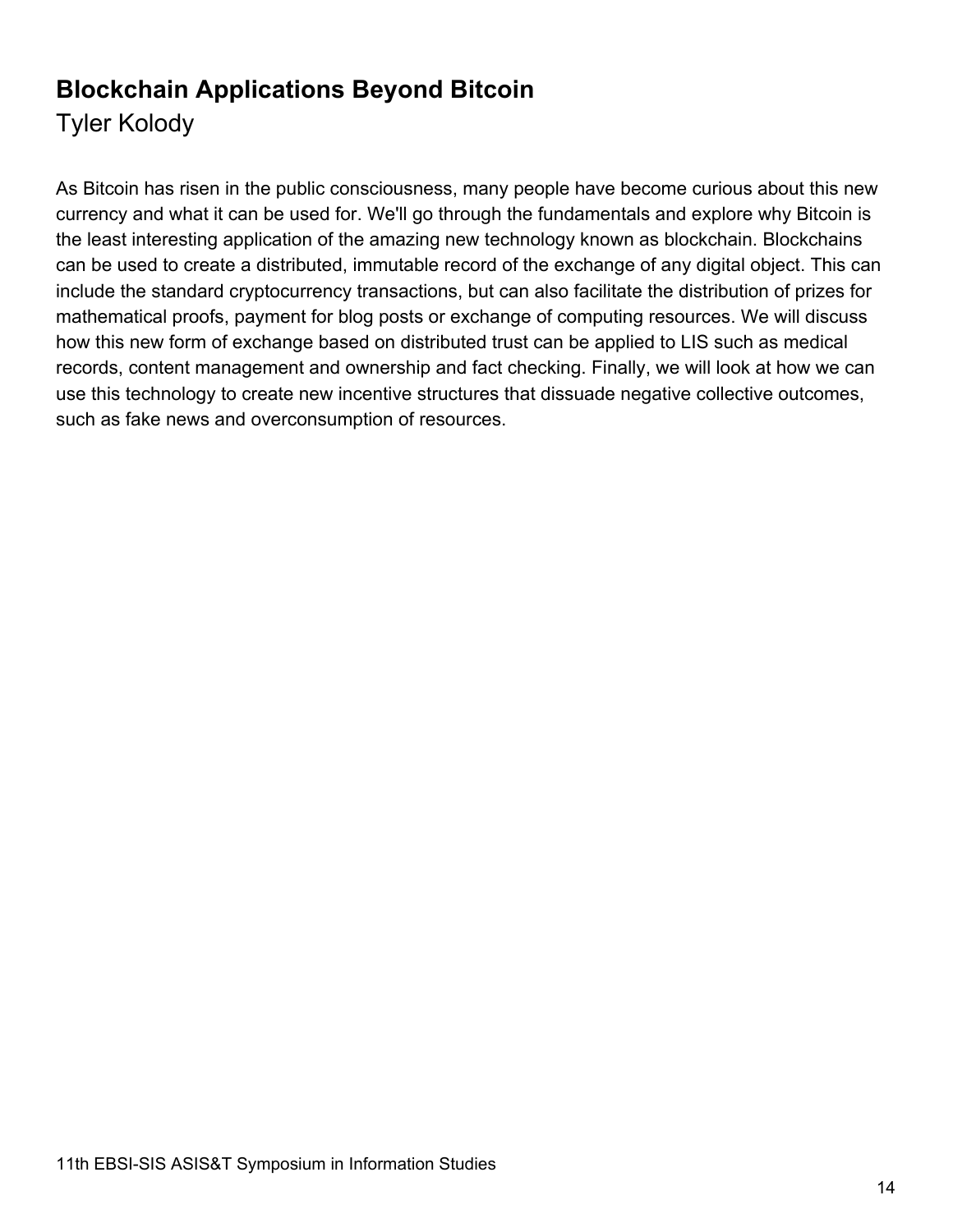## <span id="page-14-0"></span>**Understanding Building Information Modeling Issues Through Lessons Learned from Concept Maps** Daniela Oliveira

Discover how educators and knowledge management (KM) practitioners' reflections on concept maps' production validate perceptions of civil engineering professionals using Building Information Modeling (BIM). Understand the current perceptions surrounding the use of ontologies in BIM environments. In addition, gain insight about the research process itself: how the research object was identified, why the chosen methodology was selected and how the study was structured.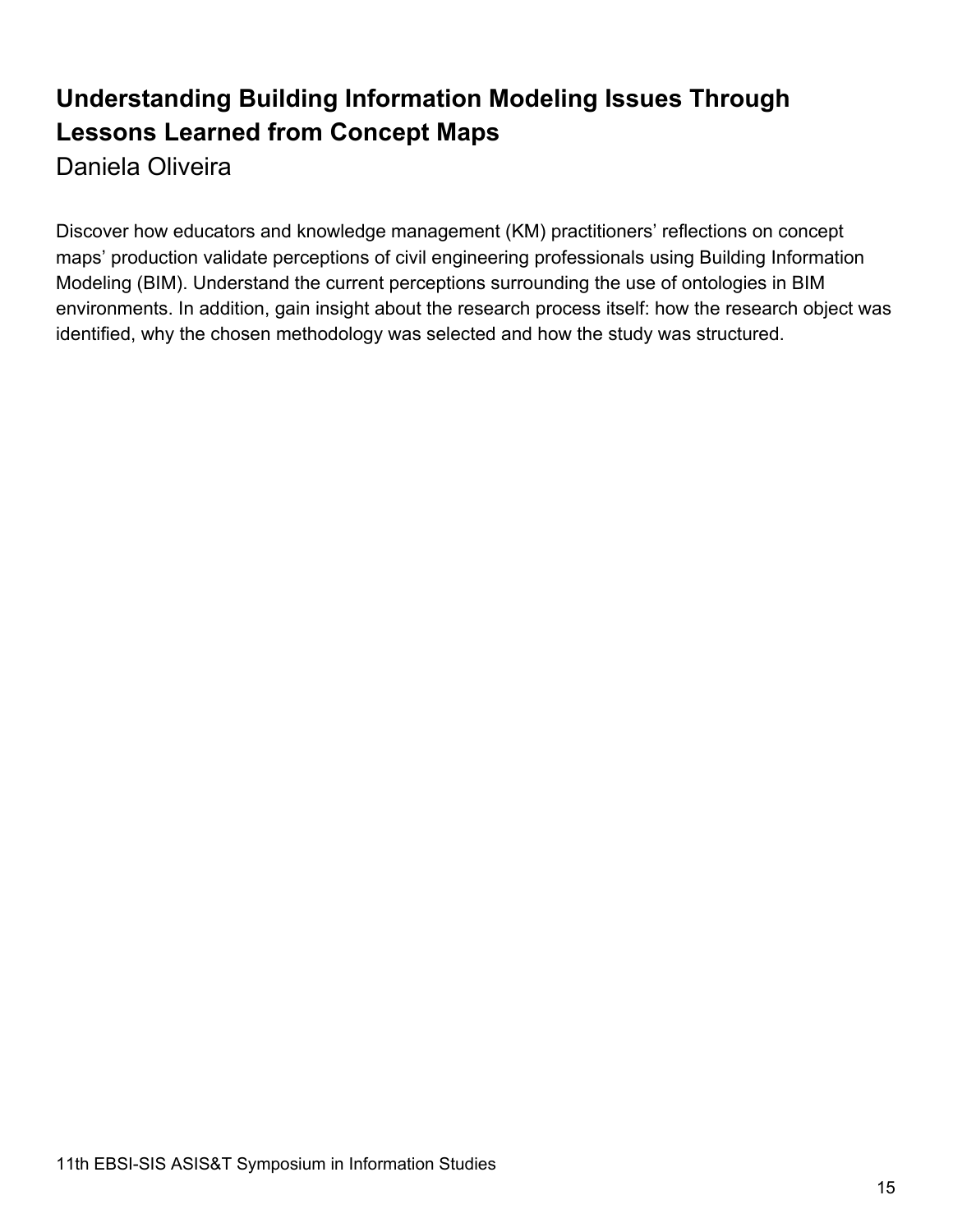## <span id="page-15-0"></span>**Every Player their Game and Every Game its Player: Game Collections and Programming in Canadian Public Libraries** Kayley McLeod

#### **Introduction**

Libraries have begun acquiring and offering games, but the process, specifically in public libraries, is still not well defined. If more data could be gathered about the gaming protocols of a national selection of libraries, best practices can be identified and communicated. It is in this spirit that my research has taken shape. My presentation will discuss the findings of a survey that I created and circulated to evaluate the role of games in Canadian public libraries. This work would be presented as a paper.

#### **Methods**

A short survey was designed to collect data on demographics, gaming programs and collections, concerns about games and future plans in libraries. The survey was hosted on Limesurvey. To proliferate the survey, major Canadian provincial library association mailing lists, including listservs and newsletters were used. 112 responses were collected.

#### **Results**

• Games are most often used by children but are targeted at teens and adults as well.

• Board games are most often used during programs or events. Collections are mostly made up of digital games.

• Larger libraries tend to have more game collections and programs.

• Even when game collections are offered, hardware for gaming is almost never offered.

• The top concerns libraries have about offering games are cost, theft, damage, and rating.

#### **Discussion**

While games have become more common in libraries there is still the need for the development of best practices, including how to curate a meaningful collection, reduce theft and introduce games, and thus new and alternative narrative experiences, to patrons of the library